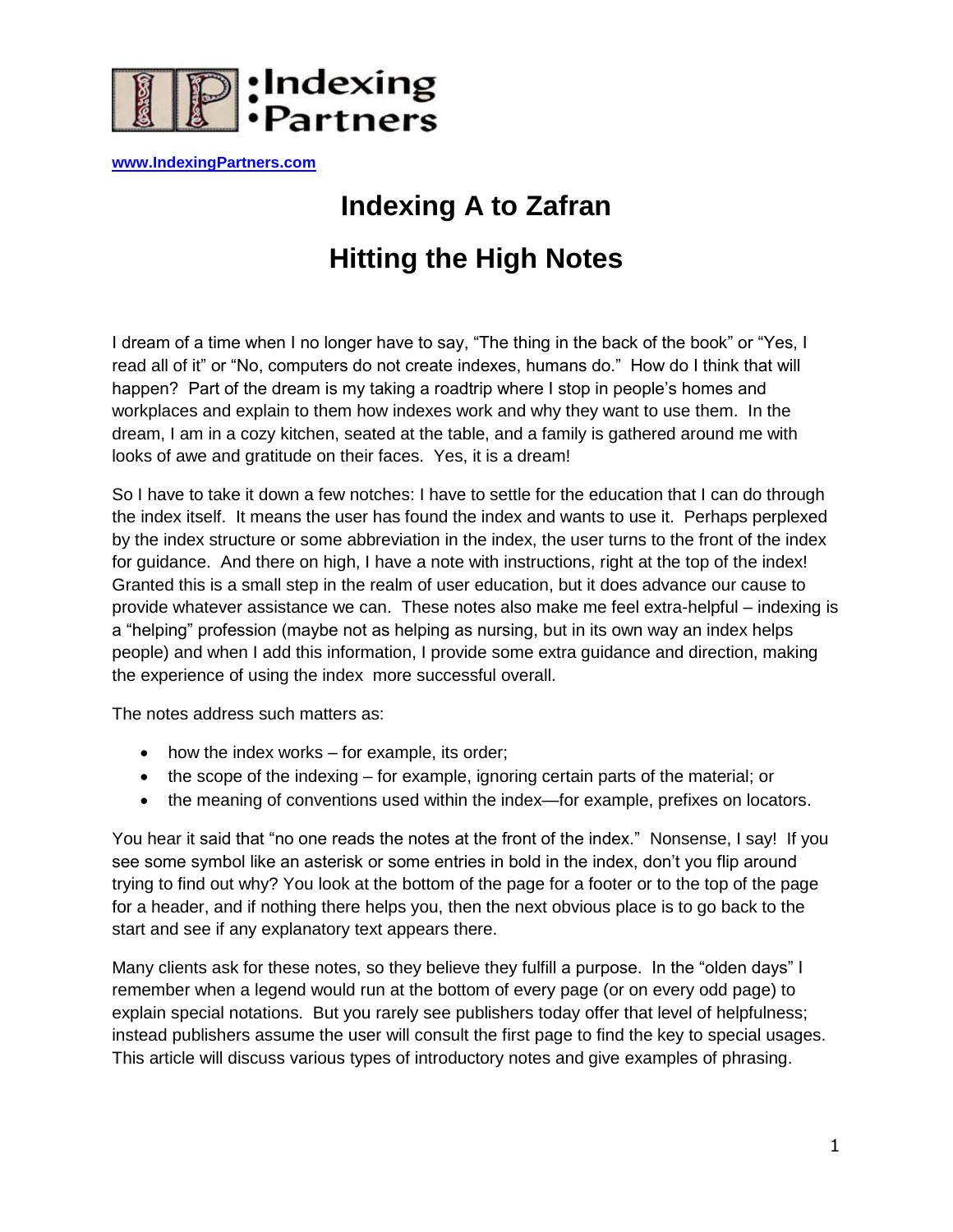## **1/** *To explain abbreviations used with page numbers.*

When the index contains entry locators referring to boxes, figures, maps, tables, etc., best practice demands an explanation of the abbreviations used for these features. The typical style that I use for this note is:

*Boxes, figures, maps, notes, and tables are indicated by b, f, m, n, and t following page numbers.*

I frequently see the same information phrased in these styles:

*Boxes, figures, maps, notes, and tables are indicated by b, f, m, n, and t respectively.*

*The letters e, f, and t after page numbers refer to exhibits, figures, and tables.*

*b, f, n, and t denote box, figure, note, and table.*

Customize these sentences so they contain only the ones needed (for example, if the particular book does not have boxes, remove that from the list).

I do not favor the style of the last one in the list above as the index had the sentence start with a lower-case letter to match the indexing style. Then the indexer put a period at the end of the sentence, but it appears as if the sentence has incorrect grammar by not starting with a capital letter – I would have not removed the period and centered the information so it becomes a centered-heading and is not meant as a sentence.

Some people like to put the letters in quotation marks, but I find that makes the sentence too ornate and elongated for my tastes; moreover, it is a lot of fussy typing to get all those quotation marks in there. It would look like this:

*Boxes, figures, maps, notes, and tables are indicated by "b," " f," " m," " n," and " t" following page numbers.*

In illustrated publications, italicization of page numbers indicates the page number where the picture is found. Art catalogs can employ an even more complicated system as they want to identify which artworks appear in the exhibit for which they have been published as the companion book from the artworks that are included for discussion purposes only. Here is a note that was used in one such instance:

*Page numbers in bold italics indicate the exhibit paintings. Page numbers in italics indicate other illustrations and photographs. Paintings, photographs, books, poems, and plays are listed under artist, photographer, or author.*

(This note offers information not just about the page number conventions but also explains why users will not find the artworks scattered throughout the index by title but instead grouped under the artist's name (and likewise for literary works and photographs). This information allows the indexer to go with one posting per title and helps keep the size of the index manageable.)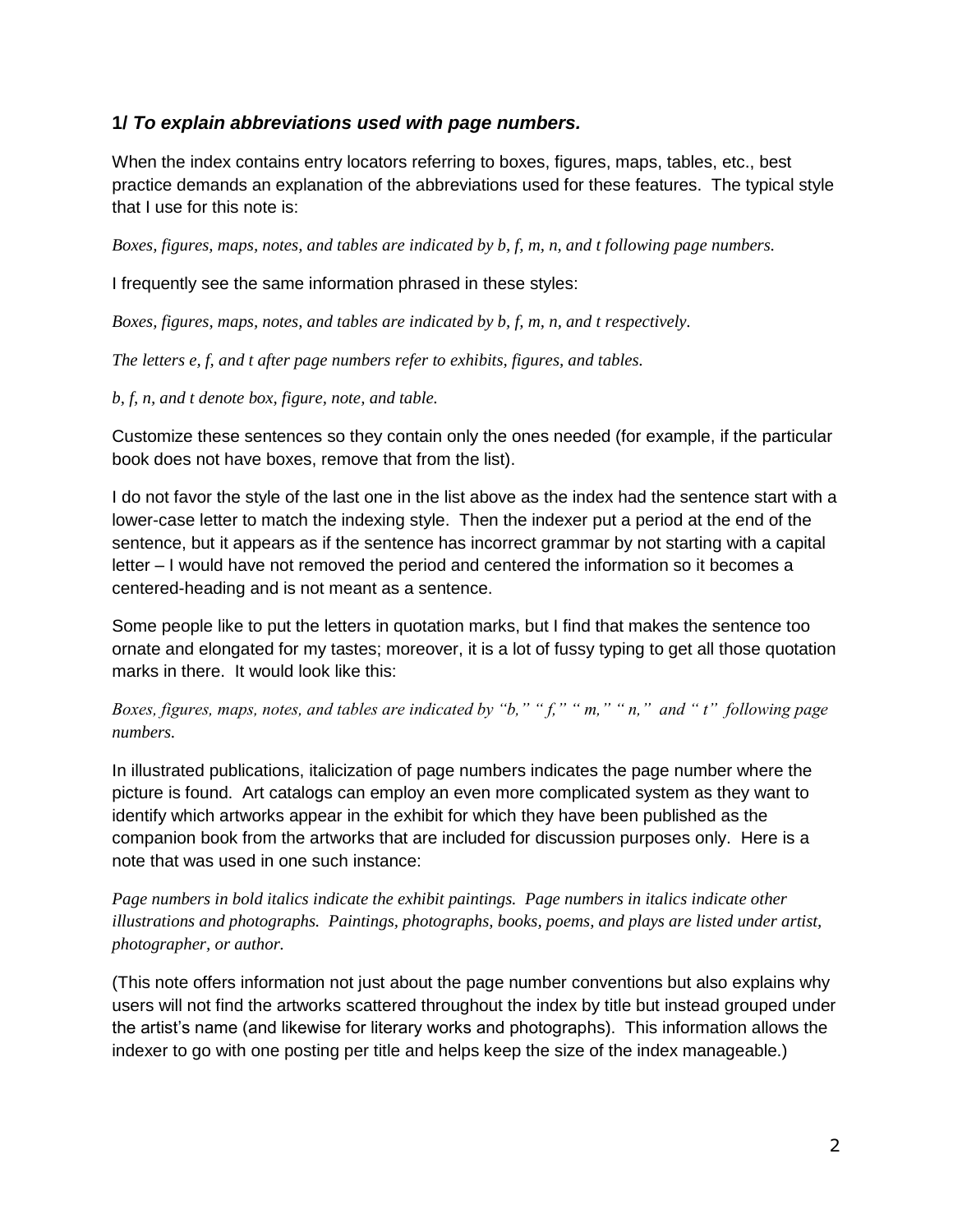## *2/ To explain numbering of index locators.*

Back of the book indexes generally refer to page numbers, and that convention is so widely employed and understood requiring no extra explanation. Some treatises, particularly in the legal field, use instead section numbers which may appear in a scheme like 3.01[A][1] or 3:l.A.1. The section number indicates the chapter which in the example is Chapter 3, and within that chapter it is section 3.01 or section I. This section contains subsections A, B, C, etc. and each subsection contains sub-subsections 1, 2, 3, etc. Indexes that refer to section numbers usually have a note at the top which reads like this:

#### *References are to section numbers.*

Some of the legal publishers for whom I work want a more amplified note like this:

*References are to chapter and section numbers (e.g., 3.01[A][1] refers to section 01[A][1] in Chapter 3).*

### *References are to chapter and section numbers (e.g., 3:I.A.1 refers to section I.A.1 in Chapter 3).*

I often work on a series of publications that employ a question-and-answer format. In this instance the publisher opts to have the question number as the locator. Each question has a unique ID that consists of its chapter number and its question number: 4.2 (meaning Chapter 4, question 2). At the top of the index the publisher has me provide this note language:

### *References are to question numbers.*

Indexes may cover entries in multiple volumes, and sometimes each volume starts over from page 1. That requires the indexer to construct a unique locator; for example, III:152 to refer to volume III, page 152. Here the indexer needs to supply a note that explains this approach:

## *References are to volume and page numbers (e.g., volumes are indicated by roman numerals followed by page numbers).*

Cumulative indexes encompass multiple volumes or issues spanning a range of years. This frequently happens in magazine or newspaper indexing when the publisher wants a master index to previously published material. They may not have numbered the issues, or they may have started the page numbering over again for each year. For instance, I was hired to index a 20-year run of a magazine that published four issues a year: Winter, Spring, Summer, and Fall. Every year it had these same four designations, and every year the page numbers started over with page 1 in the Winter issue and then numbered continuously for the year until the last page would appear in Fall. For the cumulative index I created a locator that gave the page number, season, and year. It looked like this: 2003: 134 (Spring). I wanted to start with the year not the season, so that multiple locators would sort like this: 2001: 15 (Winter); 2003: 134 (Spring); 2005: 18, 57-58 (Winter). It seemed logical that a user would want to start with the year and since within that year the page numbers ran consecutively that would follow as the next element. The season seems extraneous as the year and page number form a unique locator, but giving the season when there are 4 issues makes it a bit quicker to deal with physical magazines if the user is standing in front of the shelf trying to pick out the right issue. For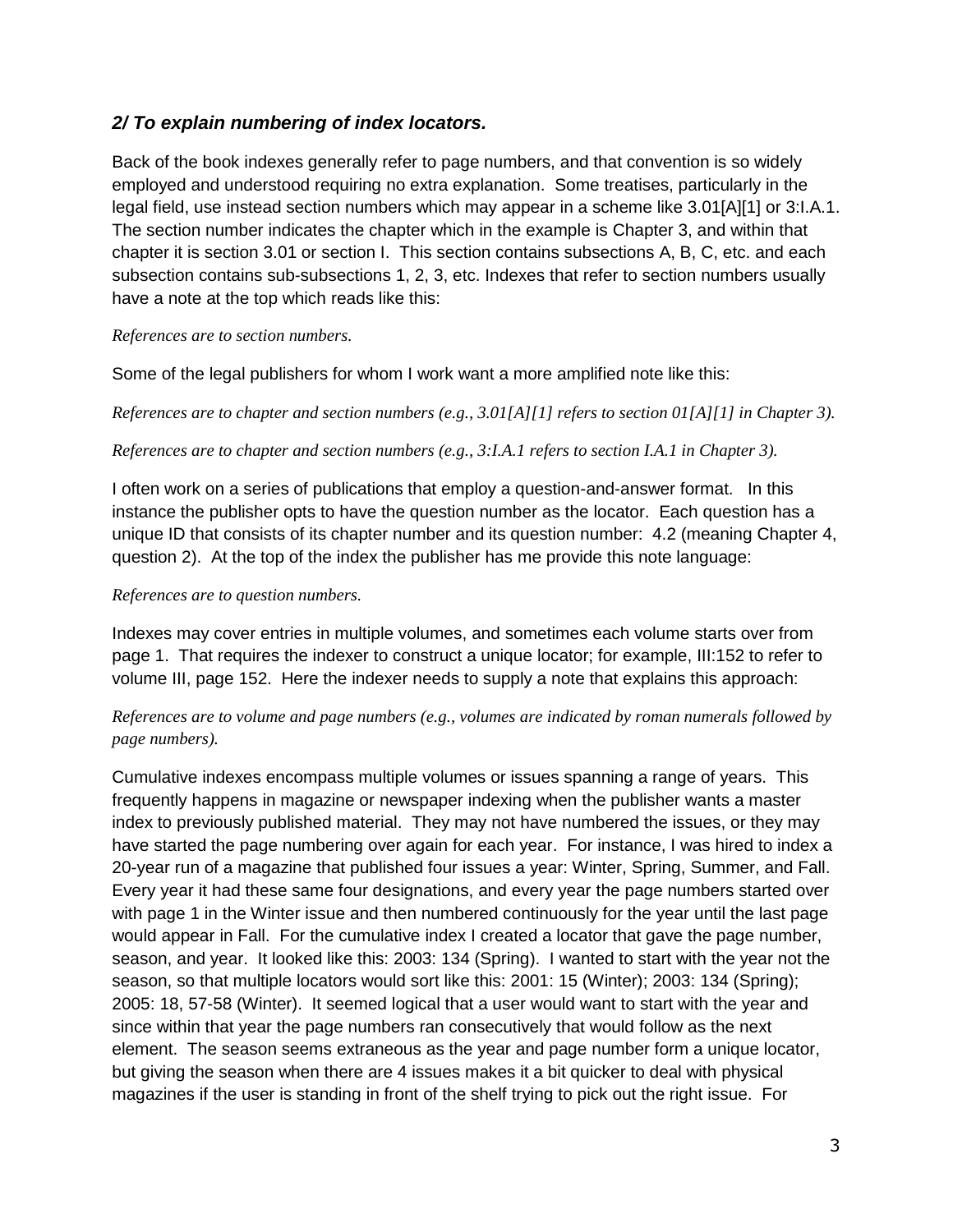electronic purposes the year and page number is unique and makes a complete link. Although this system may seem obvious, I still put a note at the top of the index to explain the elements of the locators.

*References are to year and page numbers as well as to the season of the issue.*

# *3/ To explain alphabetical order.*

Some indexes are so short and simple that the listing of entries remains the same no matter whether letter-by-letter or word-by-word order is applied. In those instances the indexer does not need to designate which approach she used. The majority of indexes that I do though have thousands of entries for large complex books so I put a note at the top to explain the alphabetization. I pick an example that illustrates the order that may confuse users and include that as well.

*Alphabetization is letter-by-letter (e.g., "Civilian organizations" precedes "Civil service").*

The main headings that I choose to illustrate the order I put in quotation marks to indicate they actually came from the index and are not generic examples I made up.

In indexes that contain the names of Arab individuals, I provide a special note to explain how to find them. The rule is to ignore el- and al- which often appear as prefixes in such names. On the other hand, I keep al-Qaeda and al-Jazeera in the A's since most Americans expect to find them there. The note I have created gives very specific information on names of people to distinguish their treatment from organizational names.

*Surnames starting with al- or el- are alphabetized by the subsequent part of the name.*

Again, it is possible to include an example with an e.g. parenthetical to elucidate the point.

# *4/ To explain abbreviations within the index.*

Sometimes the indexer needs to use an abbreviation or acronym in the index. This situation commonly happens when indexing biographies where so many entries require the main figure's name. Since a biography includes the relatives of the main character, the last name does not distinguish who is meant. Yet it will take up a lot of room to keep repeating the full name of the person so indexers use the initials to indicate him. Instead of saying Michael Jackson, the indexer substitutes MJ. Then at the top of the index the note reads:

## *MJ in the index refers to Michael Jackson.*

Sometimes an unusual book may require a legend at the top to explain a set of abbreviations that will occur throughout the index. When I take this approach, I ask the editors or authors for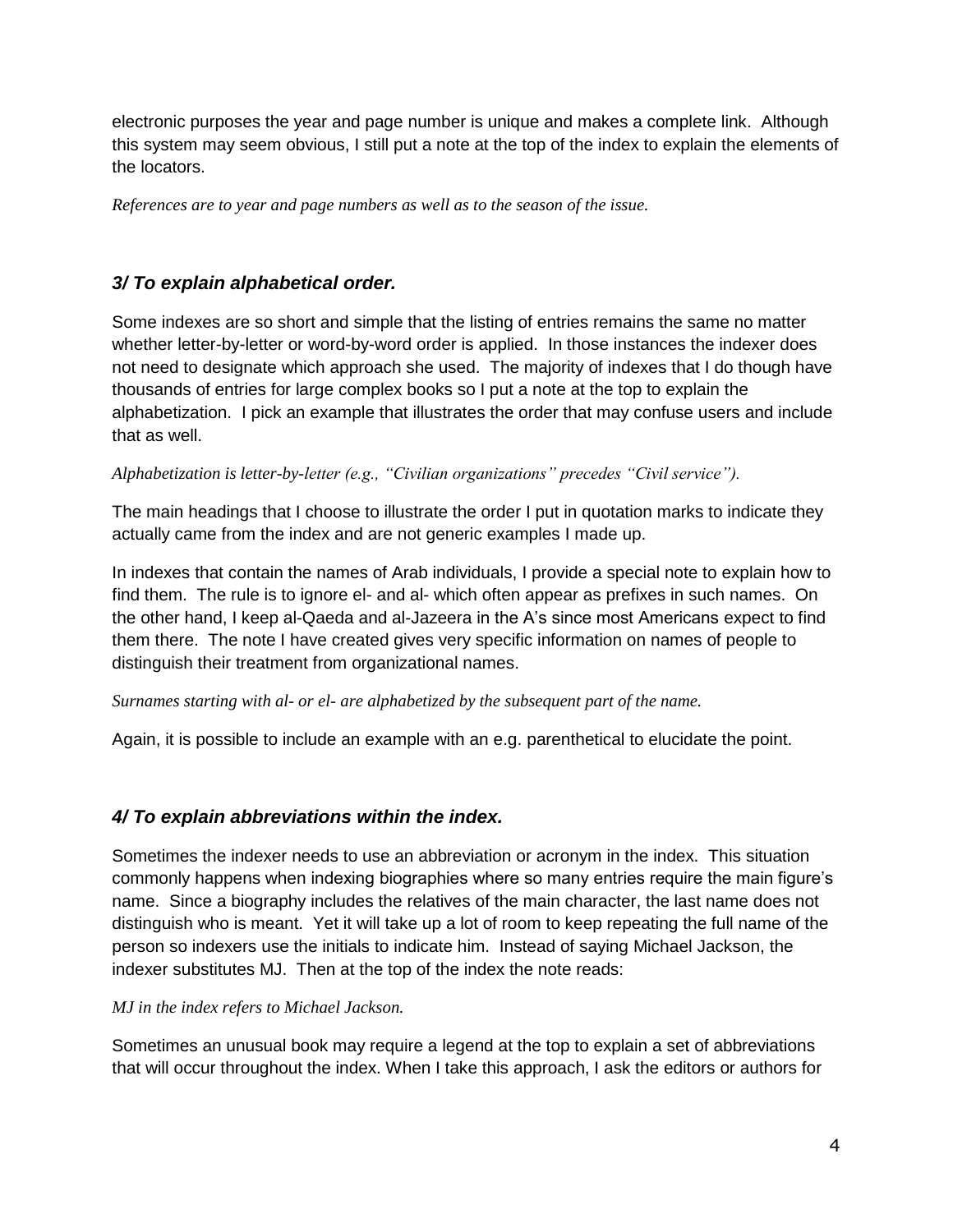their permission; that way I don't find out after I turn in the index that they don't like it and want it reversed. So at the top I provide a small key like this:

*The following acronyms are used in the index:*

*ERISA – Employee Retirement Income Security Act FMLA – Family Medical Leave Act PPA – Pension Protection Act RRA – Railroad Retirement Act*

## *5/ To explain the scope of the index.*

Sometimes a decision may be made by the publisher to exclude certain information from the index. In the area of law, a common publishing practice is to issue a supplement to a master edition to update the information in the earlier publication. These supplements typically follow an annual schedule and cumulate over time until they become so large that the publisher deems it time for a new edition. Within the supplements, some sections of the text have nonsubstantive changes for the index (e.g., a date change, an addition of a court cite, a change to an internal textual cross-reference) so the supplement index excludes them. The index picks up only those sections in the supplement that have actual textual changes that require new or modified entries for the index. At the top of the index a notice appears to clarify this approach:

### *This index includes references to sections that have been substantively revised or added new in the Supplement. Sections modified for nonsubstantive changes are not included.*

I have just finished indexing a book where the first 142 pages contained overview essays and the publisher chose not to have that part indexed. The index covers the subsequent 430 pages of abstracts of court cases. This index will have a note at the top to indicate its scope:

*The index covers only the case abstracts which start on page 143.*

I consider these notes essential as otherwise users may consider the index as incomplete or inaccurate. The resulting confusion can give the field of indexing a bad reputation when users experience frustration; they normally would expect the index to incorporate the total book, so a publisher decision to exclude material from the index needs to be made clear.

# *6/ To explain multiple indexes.*

Some projects require more than one index. One time I indexed 105 years of magazines for the Daughters of the American Revolution (DAR), a huge undertaking, with over 250,000 entries in 13 separate indexes. The indexes required three individual bound volumes. At the front of each volume, a lengthy note explained the indexes in that volume and referred also to the other indexes in the other volumes.

Few projects reach such heights and require pages of explanation. But it is not uncommon for a legal treatise to have a separate table of cases, table of laws, and table of authorities as well as